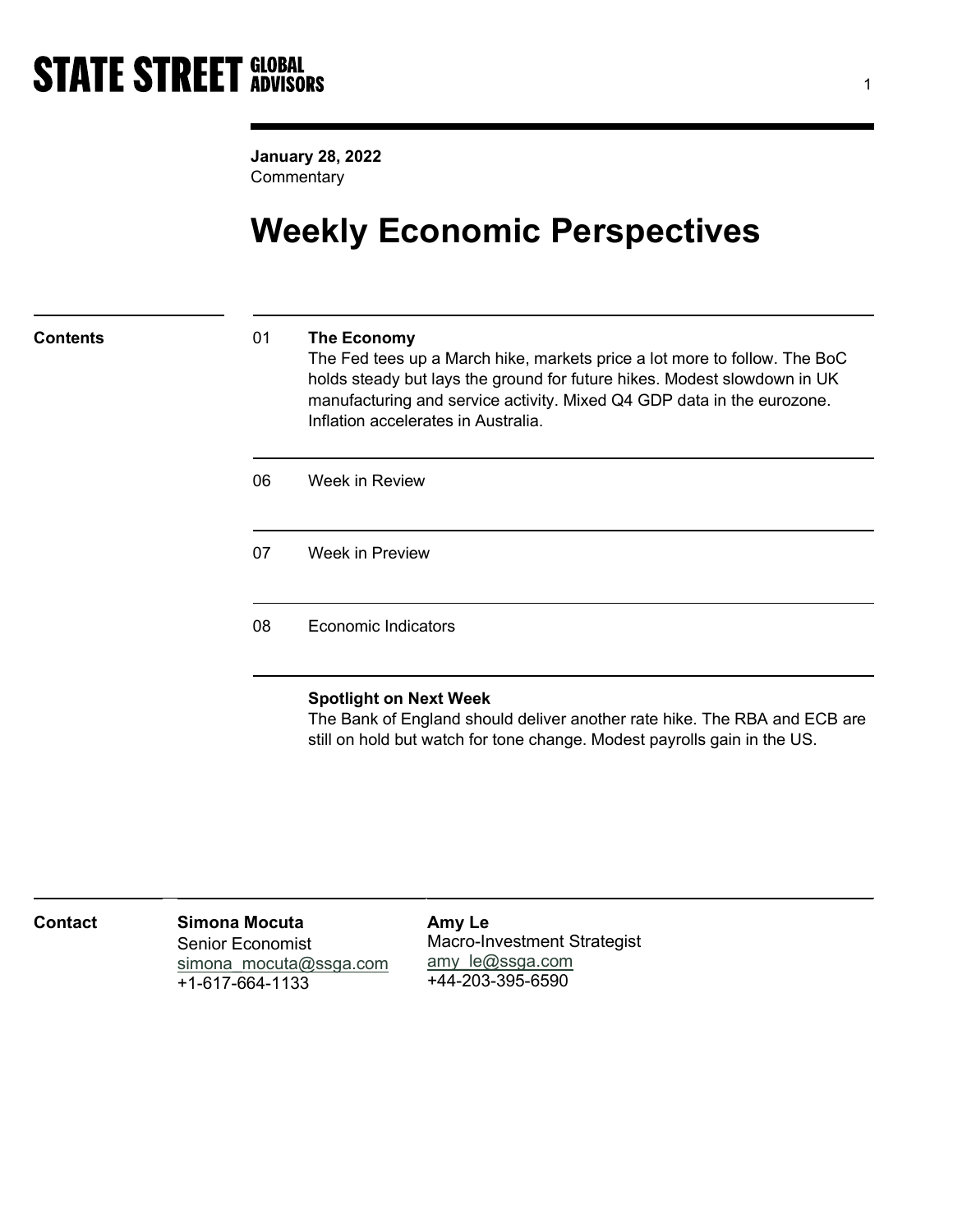# **STATE STREET GLOBAL STATE STREET GLOBAL**

| The Economy | Another tumultuous week in both macro and markets.                                                                                                                                                                                                                                                                                                                                                                                                                                                                                                                                                                                                                                                                                                                                                                                                                                                                                                                                                                                                                                                                                                                                                                                                                                                                                                                                                                                                                                                                                                                                                                                                                                                                                                                                                                                                                                                                                                                                                                                                                                                                                                                                                                                                                                                                                                                                                                                                                                                              |
|-------------|-----------------------------------------------------------------------------------------------------------------------------------------------------------------------------------------------------------------------------------------------------------------------------------------------------------------------------------------------------------------------------------------------------------------------------------------------------------------------------------------------------------------------------------------------------------------------------------------------------------------------------------------------------------------------------------------------------------------------------------------------------------------------------------------------------------------------------------------------------------------------------------------------------------------------------------------------------------------------------------------------------------------------------------------------------------------------------------------------------------------------------------------------------------------------------------------------------------------------------------------------------------------------------------------------------------------------------------------------------------------------------------------------------------------------------------------------------------------------------------------------------------------------------------------------------------------------------------------------------------------------------------------------------------------------------------------------------------------------------------------------------------------------------------------------------------------------------------------------------------------------------------------------------------------------------------------------------------------------------------------------------------------------------------------------------------------------------------------------------------------------------------------------------------------------------------------------------------------------------------------------------------------------------------------------------------------------------------------------------------------------------------------------------------------------------------------------------------------------------------------------------------------|
| Global      | Global manufacturing activity remains robust, according to the preliminary<br>manufacturing PMI readings for January. The German index rose almost three points<br>to 60.5; the eurozone index was up one to 59.0, and Japan up 0.3 point to 54.6. The<br>UK and the US were exceptions to the improving trend; the former lost a point to 56.9<br>and the latter lost 2.7 points to 55.0.                                                                                                                                                                                                                                                                                                                                                                                                                                                                                                                                                                                                                                                                                                                                                                                                                                                                                                                                                                                                                                                                                                                                                                                                                                                                                                                                                                                                                                                                                                                                                                                                                                                                                                                                                                                                                                                                                                                                                                                                                                                                                                                      |
| US          | Right after the end of Chair Powell's the press conference, we would have described<br>this week's Fed meeting as significant and consequential and the tone as moderately<br>hawkish. After all, although no action was taken, the FOMC practically teed up a<br>March interest rate hike by saying it "expects it will soon be appropriate to raise the<br>target range for the federal funds rate". Additionally, the Committee made public a set<br>of principles for balance sheet reduction, signaling that this could begin as soon as<br>the first rate hike is in (It will probably take a little longer than that, but July seems like<br>a good bet). When pressed about the possibility of needing to go faster and further<br>with rate normalization than the three rate hikes currently embedded in the summary<br>of economic projections, Chair Powell left the door open for such a possibility, but did<br>not commit either way. In fact, it seemed telling us that he also mentioned two-sided<br>risks to the outlook, extreme uncertainty about the appropriate path for future policy,<br>and repeatedly used words like "humble" and "nimble". Our own interpretation is that<br>"humble" and "nimble" speak to two-way optionality. By contrast, the market's take<br>seems to be that they speak only to a belated recognition that the Fed is behind the<br>curve and a consequent desire to speed up tightening. The market had already been<br>ahead of the Fed, pricing in four hikes this year before the meeting. As of Friday, it<br>was pricing nearly five. Some market participants are now talking six or seven. Well, if<br>we didn't think the meeting itself was extraordinary, the market response certainly<br>qualifies! There seems to be a wild abandon in how quickly everyone is jumping onto<br>the aggressive tightening bandwagon. All attention is focused on upside risks to<br>inflation, but none is being spared for the latent risks to growth and the possible<br>unintended consequences that such a tightening path would have for an economy<br>well past peak growth momentum. We might be proven wrong, and we openly<br>acknowledge that a scenario exists that would validate current market pricing, but that<br>is not our baseline expectation. The data flow going into the March meeting will likely<br>be soft. We don't think that will be enough to prevent a hike then, but should instill a<br>little caution back into the picture. |
|             | The fourth quarter GDP already carries some seeds for concern. Admittedly, the<br>headline beat expectations but three quarters of the 6.9% saar growth rate came from<br>inventory accumulation. While there is more to go here given record low automotive<br>inventories, the inventory story will become more nuanced going forward and<br>inventories will eventually become a headwind to growth. Consumer spending<br>contributed 2.4 percentage points (ppt) to growth, almost a point more than in the<br>third quarter. But this was mostly due to the fact that goods spending, which had                                                                                                                                                                                                                                                                                                                                                                                                                                                                                                                                                                                                                                                                                                                                                                                                                                                                                                                                                                                                                                                                                                                                                                                                                                                                                                                                                                                                                                                                                                                                                                                                                                                                                                                                                                                                                                                                                                            |

dropped quite significantly in Q3, was incrementally positive in Q4. Meanwhile, services consumption growth slowed. Fixed investment was softer than expected during the quarter, with a surprisingly large decline in non-residential structures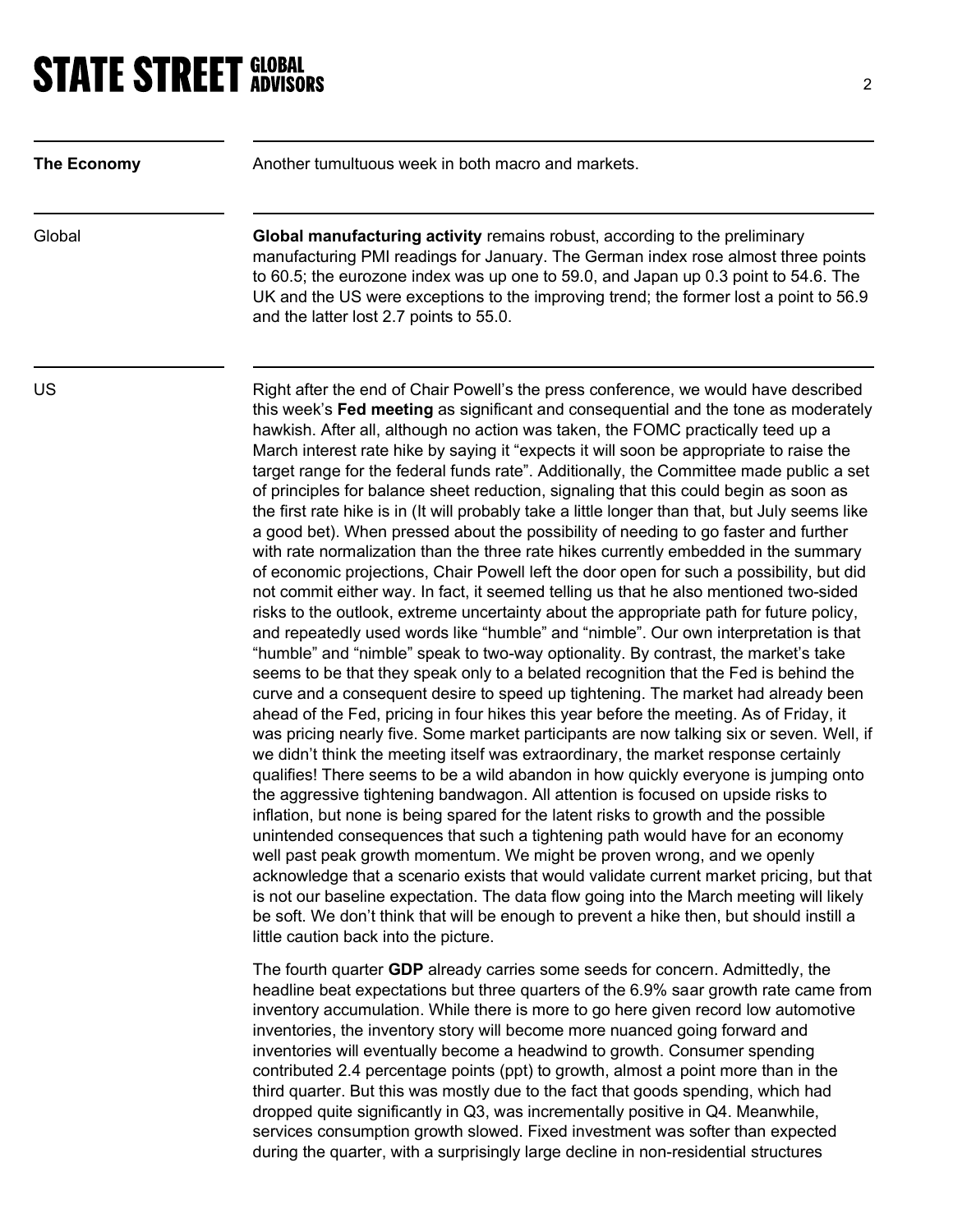investment; residential investment also declined again. Trade was neutral to growth thanks to a better than expected export performance, while government spending subtracted about half a percentage point.



Figure 1: US Real Household Consumption Patterns Still Skewed USD, trillion

As the Fed prepares to lift interest rates, it has to remain mindful of hidden vulnerabilities, of which the deteriorating consumer backdrop is perhaps the most important. In this regard, the final reading on the Michigan consumer sentiment index for January wasn't particularly reassuring. The headline was revised down 1.6 points to 67.2, the lowest level since December 2011. Inflation expectations were unchanged from the preliminary estimates but up a tenth in the short term (1-year) to 4.9% and two tenths in the long-run (5-10 years) to 3.1%. The latter is the highest since 2011.

The Conference Board consumer confidence index offers a much more encouraging picture. Although it retreated for the first time in four months in January, it remains elevated historically. And the closely watched labor differential—which measures the difference between those who think jobs are abundant and those who think jobs are scarce—remains close to record highs.

Both personal income and spending softened in December but were in line with expectations. Nominal personal income increased 0.3% but real disposable income declined 0.2%. Personal spending fell 0.6% in nominal terms and 1.0% in real terms. The savings rate rose to a three-month high of 7.9%. Headline PCE (personal consumption expenditure) prices rose 0.4% and core PCE prices increased 0.5%, both as expected The two respective measures of inflation stood at 5.8% and 4.9% y/y, respectively.

Pending home sales declined a larger than expected 3.8% in December and were 6.6% lower than in December 2020. High prices, low inventories, and rising mortgage rates will be a challenging mix for home sales in 2022.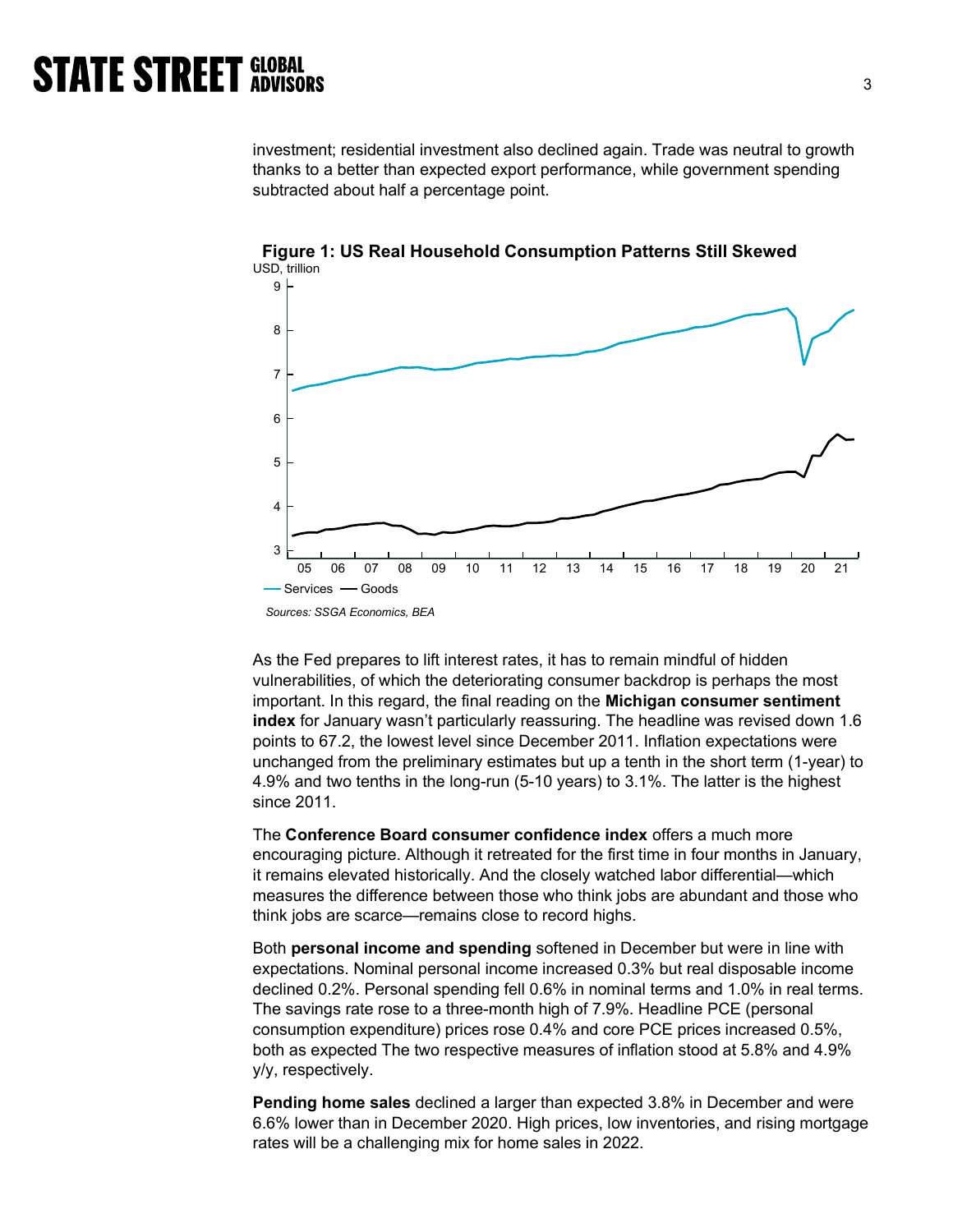Canada The Bank of Canada (BoC) maintained its key interest rate at 0.25%, although the Bank said economic slack had been fully absorbed and forecast inflation would be higher for longer. However, the BoC has removed its exceptional forward guidance on policy interest rates, which was the condition for its rate lift-off, implying that rate hikes could occur soon, likely in March. GDP growth during the second half of 2021 has been stronger than expected and the drag from Omicron is expected to be less than previous waves. The BoC expects GDP growth to reach 4.0% in 2022 and about 3.5% in 2023.

> Headline inflation hit 4.8% in December, the highest level since September 1991 and the ninth month in a row above the BoC's 1%-3% control range. The bank expected CPI inflation to be close to 5% in the first half of 2022 and quickly decline to about 3% by the end of this year. While longer-run expectations remain on the 2% target, nearterm expectations have risen. The Bank said it will use monetary policy tools to ensure that higher near-term inflation expectations do not become embedded in ongoing inflation.



Figure 2: BoC On Hold For Now, But Not For Long

Sources: SSGA Economics, BoC, StatCan

UK The manufacturing PMI index slipped one point to an eleven-month low of 56.9 in January, but was well above the 50 threshold. New orders were hit by Omicron restrictions and inflation concerns that had caused some clients to bring forward purchases to 2021, affecting January demand. Inventory accumulation was grew fastest since October 2021 given some concerns about fresh delays from Chinese suppliers. However, there are some signs that some stubborn supply chain pressures have started to ease. The lengthening of supplier delivery times was the least marked since November 2020. Purchasing price inflation also slowed down to its weakest since April 2021, helped by sustained turnaround in raw material availability.

> Services PMI fell more than expected in January to 53.3 from 53.6 in December, reaching its lowest level since February 2021.The spread of the Omicron variant again hit consumer-facing sectors such as hospitality and travel although professional and financial services companies saw a quicker rate of expansion. Nevertheless, new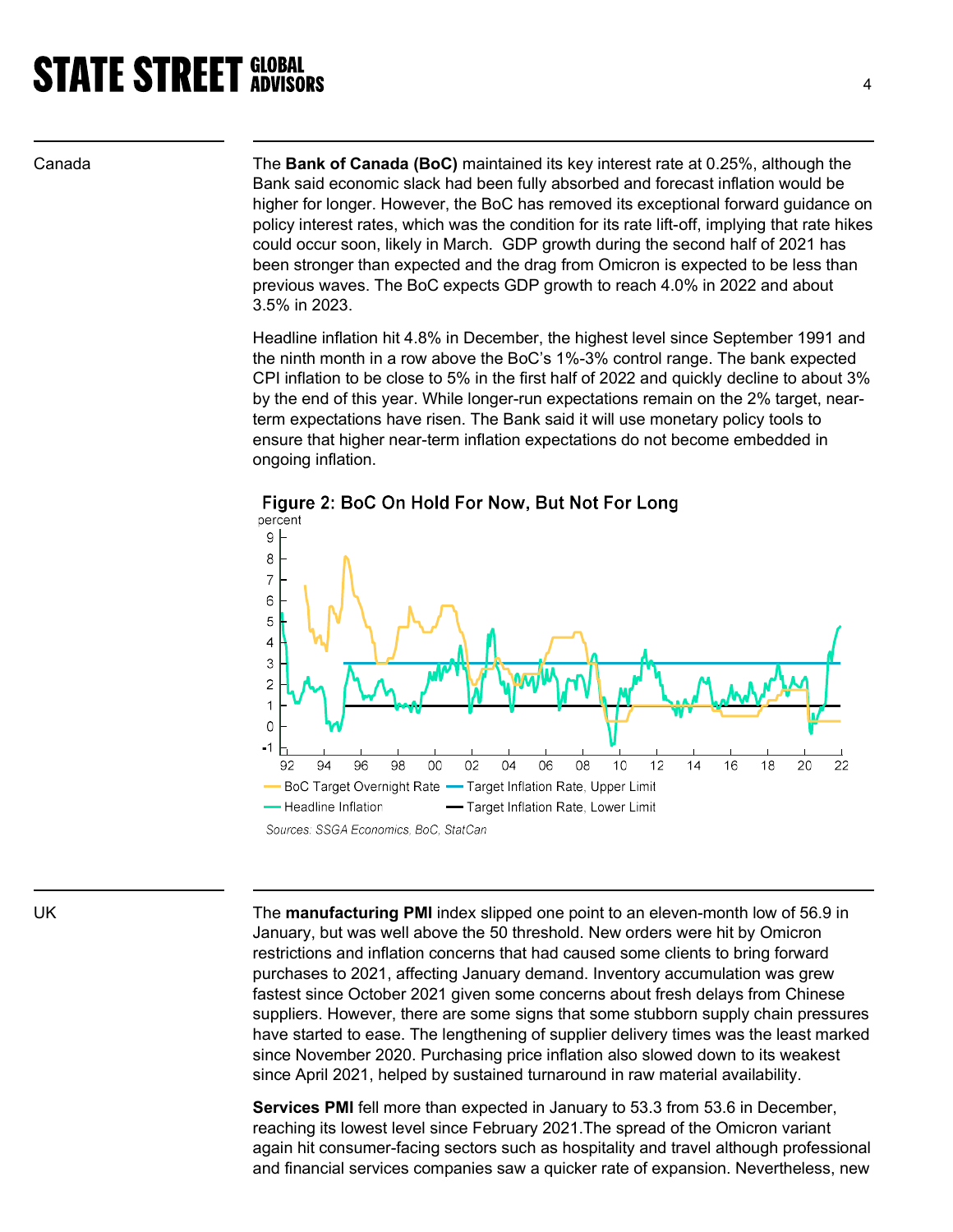order growth rebounded strongly in January after the ten-month low seen in December, helped by the prospect of easing restrictions and reduced Omicron concerns. Strong inflationary pressures continued with both input costs and output charges increased at the second-fastest rate since the survey began in July 1996 (exceeded only by November 2021). Higher raw material costs, staff wages and energy price hikes put a lot of pressure on businesses which will be inevitably passed on to customers in form of higher prices.

Eurozone Divergent growth dynamics persisted throughout the region during the fourth quarter. While **real GDP** growth surprised positively in France and Spain, it disappointed once again in Germany. The French economy grew 0.7% in the fourth quarter, with modest contributions from consumer spending and investment and a slight drag from trade. The **Spanish** economy expanded by a full 2.0% during the quarter—an impressive pace aided by a big surge in investment. By contrast, German GDP contracted 0.7% during the quarter, more than twice the expected rate, leaving the level of real output 1.4% higher than in Q4 2020. The economy grew 2.8% for the year as a whole.

> Omicron will weigh on economic activity in the first couple of months of the new year as well, as evidenced by the 1.9-point retreat in the regional services PMI to 51.2. The German index surprisingly bounced back above neutral, up 4.4 points to 52.2.

Japan No major releases.

Australia Consumer price inflation is noticeably accelerating, though in the context of other developed markets like the US, Canada, UK, and even the eurozone, the Australian experience so far can be described as mild. Consumer prices jumped 1.3% during the fourth quarter—one of the largest increases in decades—but this still only left the headline inflation rate at 3.7% y/y, matching the second-quarter print. The core measure of inflation also accelerated to multi-year highs. The trimmed mean stands at 2.6% y/y and the weighted median at 2.7%, the highest levels since mid-2014.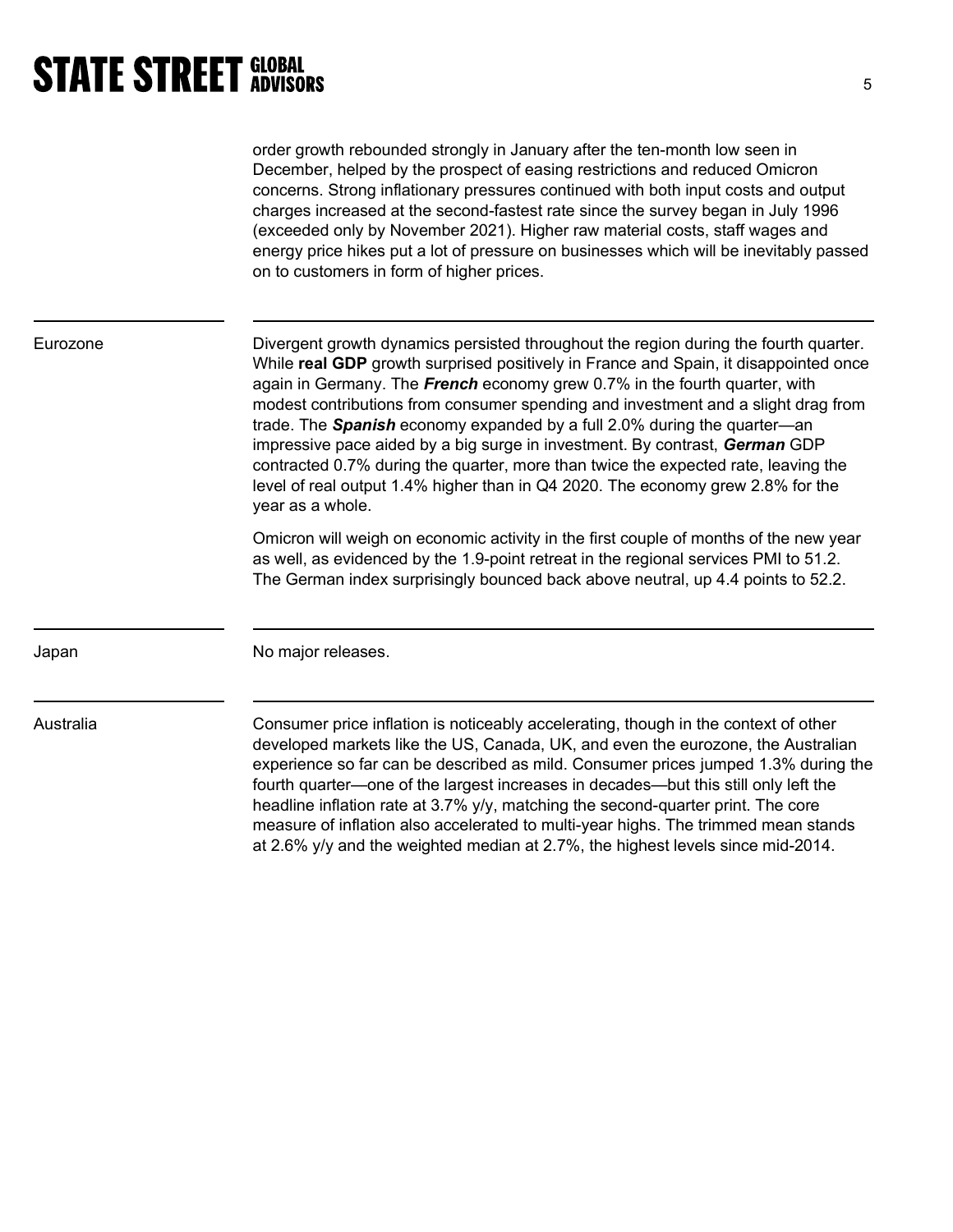# **STATE STREET GLOBAL STATE STREET GLOBAL**

# Week in Review (January 24- January 28)

| Country            | Release (Date, format)                 | <b>Consensus</b> | Actual  | Last                     | <b>Comments</b>                               |
|--------------------|----------------------------------------|------------------|---------|--------------------------|-----------------------------------------------|
|                    | Monday, January 24                     |                  |         |                          |                                               |
| UK.                | Services PMI (Jan, prelim)             | 54.7             | 53.3    | 53.6                     | Activity cooled unexpectedly                  |
| UK                 | PMI Manufacturing (Jan, prelim)        | 57.8             | 56.9    | 57.9                     | Activity cooled unexpectedly                  |
| EC                 | Manufacturing PMI (Jan, prelim)        | 57.7             | 59.0    | 58.0                     | Good.                                         |
| EC                 | Services PMI (Jan, prelim)             | 52.0             | 51.2    | 53.1                     | Temporary slowdown.                           |
| GE                 | Manufacturing PMI (Jan, prelim)        | 57.0             | 60.5    | 57.4                     | Good.                                         |
| GE                 | Services PMI (Jan, prelim)             | 48.0             | 52.2    | 48.7                     | Welcome improvement.                          |
| FR.                | Manufacturing PMI (Jan, prelim)        | 55.0             | 55.5    | 55.6                     | Good.                                         |
| JN                 | Jibun Bank Japan PMI Mfg (Jan, prelim) | n/a              | 54.6    | 54.3                     | Good.                                         |
| AU                 | CPI Trimmed Mean (Q4, y/y)             | 2.3%             | 2.6%    | 2.1%                     | The RBA must acknowledge improvement.         |
| AU                 | NAB Business Confidence (Dec)          | n/a              | $-12$   | 12                       | Omicron?                                      |
|                    | Tuesday, January 25                    |                  |         |                          |                                               |
|                    |                                        |                  |         |                          |                                               |
| US                 | FHFA House Price (Nov, m/m)            | 1.1%             | 1.1%    | 1.1%                     | Fairly old news.                              |
| US                 | S&P CoreLogic CS 20-City (Nov, m/m)    | 0.94%            | 1.18%   | $0.96\%$ (1)             | Fairly old news.                              |
| US                 | Conf. Board Consumer Confidence (Jan)  | 112.0            | 113.8   | 115.2(1)                 | Labor differential still extremely strong.    |
| GE                 | IFO Business Climate (Jan)             | 94.2             | 95.7    | 94.8(1)                  | Non-material change.                          |
|                    | Wednesday, January 26                  |                  |         |                          |                                               |
| US                 | New Home Sales (Dec, k)                | 773              | 881     | 725 $(1)$                | Some seasonality distortions likely.          |
| US                 | <b>FOMC Rate Decision</b>              | 0.25%            | 0.25%   | 0.25%                    | March hike is almost certain.                 |
| CA                 | Bank of Canada Rate Decision           | 0.25%            | 0.25%   | 0.25%                    | Rate hikes could occur in near future         |
| <b>FR</b>          | Consumer Confidence (Jan)              | 98               | 99      | 100                      | Still solid.                                  |
|                    | Thursday, January 27                   |                  |         |                          |                                               |
| US                 | Initial Jobless Claims (22-Jan, k)     | 260              | 260     | 290(1)                   | Range bound now.                              |
| US                 | Continuing Claims (15-Jan, k)          | n/a              | 1,675   | 1,624(1)                 | Extremely low.                                |
| US                 | Durable Goods Orders (Dec, prelim)     | $-0.5%$          | $-0.9%$ | $3.2\%(\uparrow)$        | Core orders were flat.                        |
| US                 | GDP Annualized (Q4,q/q)                | 5.3%             | 6.9%    | 2.3%                     | Huge boost from inventories.                  |
| US                 | Pending Home Sales (Dec, m/m)          | $-0.3%$          | $-3.8%$ | $-2.3\%(\downarrow)$     | A sign of things to come?                     |
| US                 | Kansas City Fed Manf. Activity (Jan)   | n/a              | 24      | 22 $(\downarrow)$        | Has moved in fairly tight ranged in recently. |
| <b>GE</b>          | GfK Consumer Confidence (Feb)          | $-8.0$           | $-6.7$  | $-6.9(1)$                | Modest but surprising improvement.            |
| IT                 | Industrial Sales (Nov, m/m)            | n/a              | 2.4%    | $2.9\%(\uparrow)$        | Manufacturing doing OK.                       |
| Friday, January 28 |                                        |                  |         |                          |                                               |
| US                 | Employment Cost Index (Q4)             | 1.1%             | 1.0%    | 1.3%                     | Still high, but welcome moderation.           |
| US                 | Personal Income (Dec)                  | 0.5%             | 0.3%    | $0.5\%$ (1)              | Real incomes declining.                       |
| US                 | Personal Spending (Dec)                | $-0.6%$          | $-0.6%$ | $0.4\%$ ( $\downarrow$ ) | Likely soft in January as well.               |
| US                 | U. of Mich. Sentiment (Jan, final)     | 68.8             | 67.2    | 70.6                     | Lowest since 2011                             |
| <b>GE</b>          | GDP (Q4, q/q, prelim)                  | $-0.1%$          | $-0.7%$ | 1.7%                     | Disappointing end to disappointing year.      |
| <b>FR</b>          | GDP (Q4, q/q)                          | 0.5%             | 0.7%    | $3.1\%(\uparrow)$        | Slower, but still quite good.                 |
| <b>FR</b>          | PPI (Dec, y/y)                         | n/a              | 17.4%   | $17.9\%(\uparrow)$       | Massive pressure from energy.                 |
| IT                 | Consumer Confidence Index (Jan)        | 116.0            | 114.2   | 117.7                    | Slight retreat.                               |
| IT                 | Manufacturing Confidence (Jan)         | 115.0            | 113.9   | 115.0(1)                 | Slight retreat.                               |
| IT                 | PPI (Dec, y/y)                         | n/a              | 27.8%   | $27.3\%(\uparrow)$       | Massive pressure from energy.                 |

Source: for data, Bloomberg<sup>®</sup>; for commentary, SSGA Economics.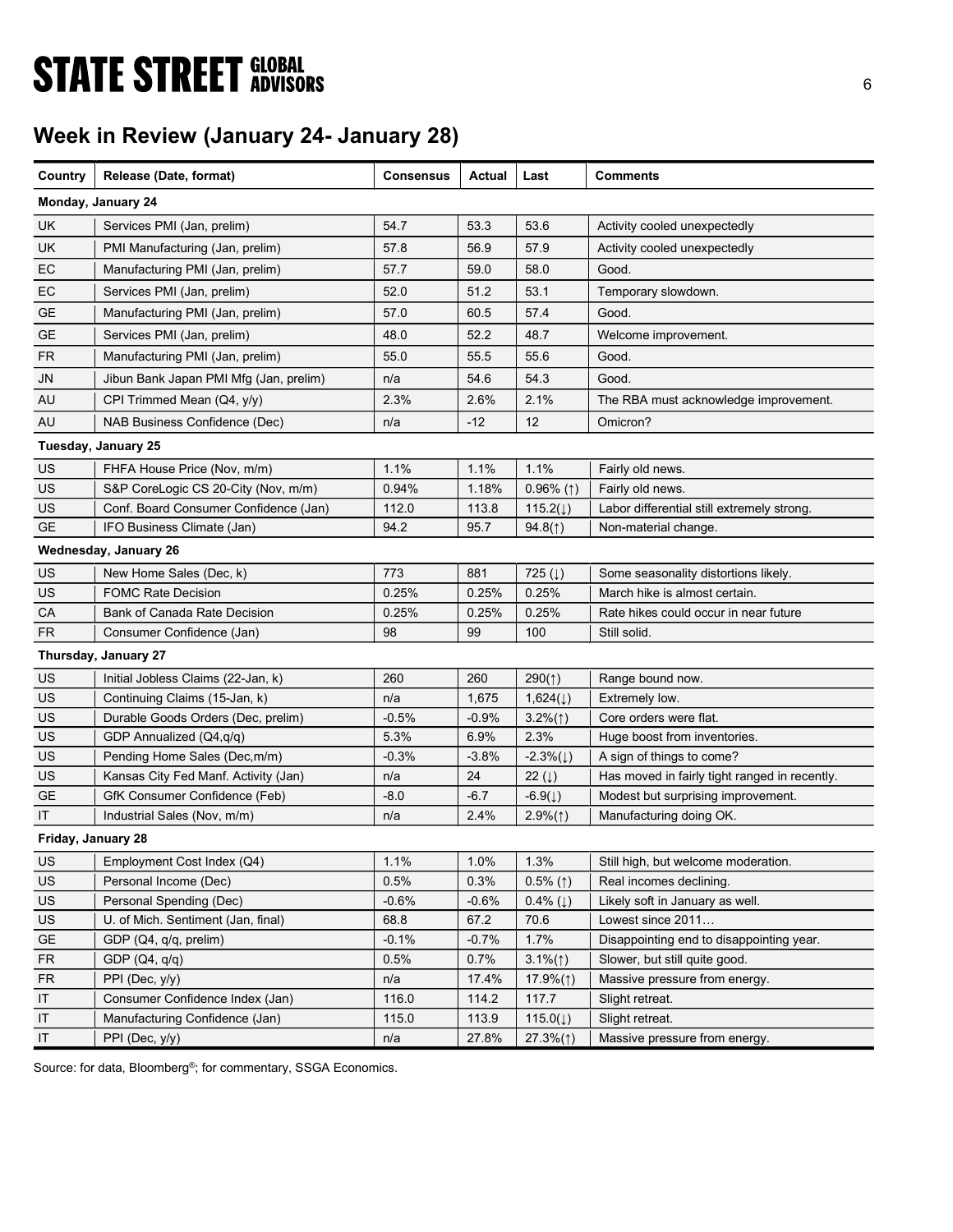# **STATE STREET GLOBAL STATE STREET GLOBAL**

# Week Preview (January 31-Feb 4)

| Country             | Release (Date, format)                                    | <b>Consensus</b> | Last         | <b>Comments</b>                                         |
|---------------------|-----------------------------------------------------------|------------------|--------------|---------------------------------------------------------|
| Monday, January 31  |                                                           |                  |              |                                                         |
| EC                  | Q4 GDP (q/q, advance)                                     | 0.4%             | 2.2%         |                                                         |
| GE                  | CPI (Jan, y/y, prelim)                                    | 4.3%             | 5.3%         |                                                         |
| ΙT                  | Q4 GDP (q/q, prelim)                                      | 0.5%             | 2.6%         |                                                         |
| JN                  | Industrial Production (Dec, m/m, prelim)                  | $-0.6%$          | 7.0%         |                                                         |
| JN                  | Retail Sales (Dec, m/m)                                   | 0.3%             | 1.2%         |                                                         |
| JN                  | Consumer Confidence Index (Jan)                           | 37.0             | 39.1         |                                                         |
| JN                  | Unemployment Rate (Dec)                                   | 2.8%             | 2.8%         |                                                         |
|                     |                                                           |                  |              |                                                         |
| Tuesday, February 1 |                                                           |                  |              |                                                         |
| US                  | ISM Manufacturing (Jan)                                   | 57.6             | 58.7         |                                                         |
| US                  | JOLTS Job Openings (Dec,k)                                | 10,300           | 10,562       |                                                         |
| US                  | Wards Total Vehicle Sales (Jan, m)                        | 12.65            | 12.44        |                                                         |
| CA                  | GDP (Nov, m/m)                                            | n/a              | 0.8%         | Worries over Omicron variant might lead to lower growth |
| UK                  | Mortgage Approvals (Dec,k)                                | 65.9             | 67.0         | Activity starts slowing down                            |
| UK                  | Manufacturing PMI (Jan, final)                            | 56.9             | 57.9         | Remain robust                                           |
| EC                  | Manufacturing PMI (Jan, final)<br>Retail Sales (Dec, m/m) | 59.0             | 58.0         |                                                         |
| GE<br><b>GE</b>     | Unemployment Claims Rate (Jan)                            | $-1.4%$<br>5.2%  | 0.8%<br>5.2% |                                                         |
| GE                  | Manufacturing PMI (Jan, final)                            | 60.5             | 57.4         |                                                         |
| FR                  | Manufacturing PMI (Jan, final)                            | 55.5             | 55.6         |                                                         |
| IT                  | Manufacturing PMI (Jan)                                   | 61.5             | 62           |                                                         |
| IT                  | Unemployment Rate (Dec)                                   | 9.2%             | 9.2%         |                                                         |
| <b>AU</b>           | <b>RBA Policy Meeting</b>                                 |                  |              | Watch for change in tone given solid recent data.       |
|                     | <b>Wednesday, February 2</b>                              |                  |              |                                                         |
| СA                  | Building Permits (Dec, m/m)                               | n/a              | 6.8%         | Market could be calm in December                        |
| ΙT                  | CPI NIC incl. tobacco (Jan, y/y, prelim)                  | 3.5%             | 3.9%         |                                                         |
| <b>AU</b>           | NAB Business Confidence (Q4)                              | n/a              | $-1.0$       |                                                         |
|                     | Thursday, February 3                                      |                  |              |                                                         |
| US                  | Nonfarm Productivity (Q4, prelim)                         | 2.5%             | $-5.2%$      |                                                         |
| US                  | Initial Jobless Claims (29-Jan,k)                         | 240              | 260          |                                                         |
| US                  | Continuing Claims (22-Jan,k)                              | n/a              | 1,675        |                                                         |
| US                  | ISM Services (Jan)                                        | 59.2             | 62.3         | Bigger retreat possible.                                |
| US                  | Factory Orders (Dec)                                      | 0.1%             | 1.6%         |                                                         |
| US                  | Durable Goods Orders (Dec, final)                         | n/a              | 3.2%         |                                                         |
| UK                  | Services PMI (Jan, final)                                 | 53.3             | 53.6         | Significantly affected by Omicron variants              |
| UK                  | Bank of England Bank Rate                                 | 0.50%            | 0.25%        | Increase of 25 bps is likely                            |
| EC                  | Services PMI (Jan, final)                                 | 51.2             | 53.1         |                                                         |
| EC                  | <b>ECB Main Refinancing Rate</b>                          | 0.00%            | 0.00%        | On hold for now, but watch for tone shift.              |
| GE                  | Services PMI (Jan, final)                                 | 52.2             | 48.7         |                                                         |
| Friday, February 4  |                                                           |                  |              |                                                         |
| US                  | Change in Nonfarm Payrolls (Jan, k)                       | 175              | 199          | There is some downside risks here from Omicron.         |
| <b>US</b>           | Unemployment Rate (Jan)                                   | 3.9%             | 3.9%         |                                                         |
| CA                  | Unemployment Rate (Jan)                                   | n/a              | 6.0%         | Expect to trend lower                                   |
| <b>GE</b>           | Factory Orders (Dec, m/m)                                 | 0.4%             | 3.7%         |                                                         |
| ${\sf FR}$          | Industrial Production (Dec, m/m)                          | 0.5%             | $-0.4%$      |                                                         |

Source: for data, Bloomberg<sup>®</sup>; for commentary, SSGA Economics.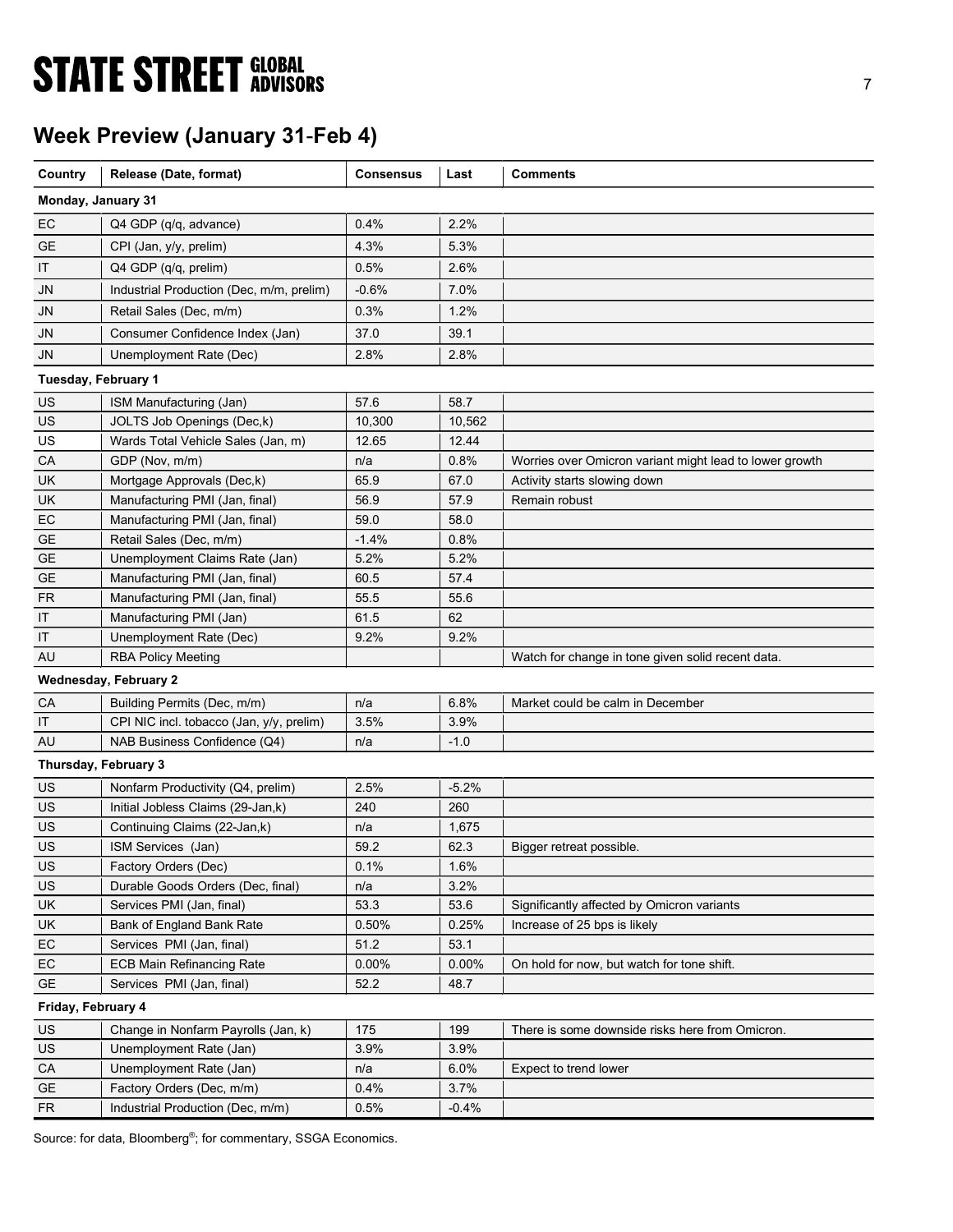# Economic Indicators

| <b>STATE STREET GLOBAL</b>                                    |                                                                       |         |         |                 |                 |               |            |            |                              |               |            |
|---------------------------------------------------------------|-----------------------------------------------------------------------|---------|---------|-----------------|-----------------|---------------|------------|------------|------------------------------|---------------|------------|
|                                                               |                                                                       |         |         |                 |                 |               |            |            |                              |               | 8          |
|                                                               |                                                                       |         |         |                 |                 |               |            |            |                              |               |            |
|                                                               |                                                                       |         |         |                 |                 |               |            |            |                              |               |            |
| <b>Economic Indicators</b>                                    |                                                                       |         |         |                 |                 |               |            |            |                              |               |            |
|                                                               |                                                                       |         |         |                 |                 |               |            |            |                              |               |            |
| <b>Central Bank Policy Targets</b>                            |                                                                       |         |         |                 |                 |               |            |            |                              |               |            |
| Region                                                        | <b>Target</b>                                                         |         |         |                 |                 |               |            |            | Year/Year % Change in Target |               |            |
|                                                               |                                                                       |         |         |                 |                 |               | Aug        | Sep        | Oct                          | Nov           | <b>Dec</b> |
| $\overline{US}$                                               | Target: PCE price index 2.0% y/y                                      |         |         |                 |                 |               | 4.2        | 4.4        | 5.1                          | 5.7           | 5.8        |
| Canada<br>UK                                                  | Target: CPI 2.0% y/y, 1.0%-3.0% control range<br>Target: CPI 2.0% y/y |         |         |                 |                 |               | 4.1<br>3.2 | 4.4<br>3.1 | 4.7<br>4.2                   | 4.7<br>5.1    | 4.8<br>5.4 |
| Eurozone                                                      | Target: CPI below but close to 2.0% y/y                               |         |         |                 |                 |               | 3.0        | 3.4        | 4.1                          | 4.9           | 5.0        |
| Japan                                                         | Target: CPI 2.0% y/y                                                  |         |         |                 |                 |               | $-0.4$     | 0.2        | 0.1                          | 0.6           | 0.8        |
| Australia                                                     | Target Range: CPI 2.0%-3.0% y/y                                       |         |         |                 |                 |               | 3.0        | 3.0        | $3.5\,$                      | 3.5           | 3.5        |
| Source: Macrobond                                             |                                                                       |         |         |                 |                 |               |            |            |                              |               |            |
|                                                               |                                                                       |         |         |                 |                 |               |            |            |                              |               |            |
| <b>Key Interest Rates</b>                                     |                                                                       |         |         |                 |                 |               |            |            |                              |               |            |
|                                                               | Feb-21                                                                | Mar-21  | Apr-21  | <b>May-21</b>   | <b>Jun-21</b>   | <b>Jul-21</b> | Aug-21     | Sep-21     | Oct-21                       | <b>Nov-21</b> | Dec-21     |
| US (top of target range)                                      | 0.25                                                                  | 0.25    | 0.25    | 0.25            | 0.25            | 0.25          | 0.25       | 0.25       | 0.25                         | 0.25          | 0.25       |
| Canada (Overnight Rate)                                       | 0.25                                                                  | 0.25    | 0.25    | 0.25            | 0.25            | 0.25          | 0.25       | 0.25       | 0.25                         | 0.25          | 0.25       |
| $\overline{UK}$ (Bank Rate)                                   | 0.10                                                                  | 0.10    | 0.10    | 0.10            | 0.10            | 0.10          | 0.10       | 0.10       | 0.10                         | 0.10          | 0.25       |
| Eurozone (Refi)                                               | 0.00                                                                  | 0.00    | 0.00    | 0.00            | 0.00            | 0.00          | 0.00       | 0.00       | 0.00                         | 0.00          | 0.00       |
| Japan (OCR)                                                   | $-0.02$<br>0.10                                                       | $-0.04$ | $-0.02$ | $-0.03$<br>0.10 | $-0.05$<br>0.10 | $-0.04$       | $-0.04$    | $-0.05$    | $-0.03$<br>0.10              | $-0.05$       | $-0.02$    |
| Australia (OCR)<br>Source: Macrobond                          |                                                                       | 0.10    | 0.10    |                 |                 | 0.10          | 0.10       | 0.10       |                              | 0.10          | 0.10       |
|                                                               |                                                                       |         |         |                 |                 |               |            |            |                              |               |            |
| General Government Structural Balance as a % of Potential GDP |                                                                       |         |         |                 |                 |               |            |            |                              | Forecast      |            |
|                                                               |                                                                       | 2014    | 2015    | 2016            | 2017            | 2018          | 2019       | 2020       | 2021                         | 2022          | 2023       |
| US                                                            |                                                                       | $-2.7$  | $-2.5$  | $-3.5$          | $-4.2$          | $-5.2$        | $-6.1$     | $-10.7$    | $-8.8$                       | $-8.3$        | $-7.1$     |
| Canada                                                        |                                                                       | $-0.6$  | 0.0     | 0.1             | $-0.3$          | $0.0\,$       | 0.3        | $-8.1$     | $-6.6$                       | $-2.7$        | $-1.0$     |
| UK                                                            |                                                                       | $-4.9$  | $-4.4$  | $-3.3$          | $-2.5$          | $-2.3$        | $-2.3$     | 1.4        | $-5.6$                       | $-4.9$        | $-3.5$     |
|                                                               |                                                                       | $-0.7$  | $-0.6$  | $-0.5$          | $-0.5$          | $-0.3$        | $-0.5$     | $-4.6$     | $-5.9$                       | $-3.1$        |            |
|                                                               |                                                                       | 1.2     | 1.2     | 1.2             | 1.1             | 1.6           | 1.3        | $-3.1$     | $-5.7$                       | $-1.6$        | $-0.3$     |
| Eurozone<br>Germany                                           |                                                                       |         | $-2.1$  |                 | $-1.9$          | $-1.6$        | $-2.1$     | $-6.3$     | $-7.5$                       | $-4.6$        | $-3.9$     |

### Key Interest Rates

|                          | <b>Feb-21</b> | <b>Mar-21</b> | Apr-21  | <b>Mav-21</b> | <b>Jun-21</b> | <b>Jul-21</b> | Aug-21  | $Sen-21$ | Oct-21  | <b>Nov-21</b> | <b>Dec-21</b> |
|--------------------------|---------------|---------------|---------|---------------|---------------|---------------|---------|----------|---------|---------------|---------------|
| US (top of target range) | 0.25          | 0.25          | 0.25    | 0.25          | 0.25          | 0.25          | 0.25    | 0.25     | 0.25    | 0.25          | 0.25          |
| Canada (Overnight Rate)  | 0.25          | 0.25          | 0.25    | 0.25          | 0.25          | 0.25          | 0.25    | 0.25     | 0.25    | 0.25          | 0.25          |
| UK (Bank Rate)           | 0.10          | 0.10          | 0.10    | 0.10          | 0.10          | 0.10          | 0.10    | 0.10     | 0.10    | 0.10          | 0.25          |
| Eurozone (Refi)          | 0.00          | 0.00          | 0.00    | 0.00          | 0.00          | 0.00          | 0.00    | 0.00     | 0.00    | 0.00          | 0.00          |
| Japan (OCR)              | $-0.02$       | $-0.04$       | $-0.02$ | $-0.03$       | $-0.05$       | $-0.04$       | $-0.04$ | $-0.05$  | $-0.03$ | $-0.05$       | $-0.02$       |
| Australia (OCR)          | 0.10          | 0.10          | 0.10    | 0.10          | 0.10          | 0.10          | 0.10    | 0.10     | 0.10    | 0.10          | 0.10          |
| Source: Macrobond        |               |               |         |               |               |               |         |          |         |               |               |

| <b>Economic Indicators</b>                                    |                                               |         |                               |            |               |          |         |         |                              |                  |               |
|---------------------------------------------------------------|-----------------------------------------------|---------|-------------------------------|------------|---------------|----------|---------|---------|------------------------------|------------------|---------------|
| <b>Central Bank Policy Targets</b>                            |                                               |         |                               |            |               |          |         |         |                              |                  |               |
| Region                                                        | <b>Target</b>                                 |         |                               |            |               |          |         |         | Year/Year % Change in Target |                  |               |
|                                                               |                                               |         |                               |            |               |          | Aug     | Sep     | Oct                          | Nov              | <b>Dec</b>    |
| <b>US</b>                                                     | Target: PCE price index 2.0% y/y              |         |                               |            |               |          | 4.2     | 4.4     | 5.1                          | 5.7              | 5.8           |
| Canada                                                        | Target: CPI 2.0% y/y, 1.0%-3.0% control range |         |                               |            |               |          | 4.1     | 4.4     | 4.7                          | 4.7              | 4.8           |
| UK                                                            | Target: CPI 2.0% y/y                          |         |                               |            |               |          | 3.2     | 3.1     | 4.2                          | 5.1              | 5.4           |
| Eurozone                                                      | Target: CPI below but close to 2.0% y/y       |         |                               |            |               |          | 3.0     | 3.4     | 4.1                          | 4.9              | 5.0           |
| Japan                                                         | Target: CPI 2.0% y/y                          |         |                               |            |               |          | $-0.4$  | 0.2     | 0.1                          | 0.6              | 0.8           |
| Australia                                                     | Target Range: CPI 2.0%-3.0% y/y               |         |                               |            |               |          | 3.0     | 3.0     | 3.5                          | 3.5              | 3.5           |
| Source: Macrobond                                             |                                               |         |                               |            |               |          |         |         |                              |                  |               |
| <b>Key Interest Rates</b>                                     |                                               |         |                               |            |               |          |         |         |                              |                  |               |
|                                                               | Feb-21                                        | Mar-21  | Apr-21                        | May-21     | <b>Jun-21</b> | $Jul-21$ | Aug-21  | Sep-21  | Oct-21                       | <b>Nov-21</b>    | <b>Dec-21</b> |
| US (top of target range)                                      | 0.25                                          | 0.25    | 0.25                          | 0.25       | 0.25          | 0.25     | 0.25    | 0.25    | 0.25                         | 0.25             | 0.25          |
| Canada (Overnight Rate)                                       | 0.25                                          | 0.25    | 0.25                          | 0.25       | 0.25          | 0.25     | 0.25    | 0.25    | 0.25                         | 0.25             | 0.25          |
| UK (Bank Rate)                                                | 0.10                                          | 0.10    | 0.10                          | 0.10       | 0.10          | 0.10     | 0.10    | 0.10    | 0.10                         | 0.10             | 0.25          |
| Eurozone (Refi)                                               | 0.00                                          | 0.00    | 0.00                          | 0.00       | 0.00          | 0.00     | 0.00    | 0.00    | 0.00                         | 0.00             | 0.00          |
| Japan (OCR)                                                   | $-0.02$                                       | $-0.04$ | $-0.02$                       | $-0.03$    | $-0.05$       | $-0.04$  | $-0.04$ | $-0.05$ | $-0.03$                      | $-0.05$          | $-0.02$       |
| Australia (OCR)<br>Source: Macrobond                          | 0.10                                          | 0.10    | 0.10                          | 0.10       | 0.10          | 0.10     | 0.10    | 0.10    | 0.10                         | 0.10             | 0.10          |
| General Government Structural Balance as a % of Potential GDP |                                               | 2014    | 2015                          | 2016       | 2017          | 2018     | 2019    | 2020    | 2021                         | Forecast<br>2022 | 2023          |
|                                                               |                                               |         |                               |            |               |          |         |         |                              |                  |               |
| <b>US</b>                                                     |                                               | $-2.7$  | $-2.5$                        | $-3.5$     | $-4.2$        | $-5.2$   | $-6.1$  | $-10.7$ | $-8.8$                       | $-8.3$           | $-7.1$        |
| Canada                                                        |                                               | $-0.6$  | 0.0                           | 0.1        | $-0.3$        | 0.0      | 0.3     | $-8.1$  | $-6.6$                       | $-2.7$           | $-1.0$        |
| <b>UK</b>                                                     |                                               | $-4.9$  | $-4.4$                        | $-3.3$     | $-2.5$        | $-2.3$   | $-2.3$  | 1.4     | $-5.6$                       | $-4.9$           | $-3.5$        |
| Eurozone                                                      |                                               | $-0.7$  | $-0.6$                        | $-0.5$     | $-0.5$        | $-0.3$   | $-0.5$  | $-4.6$  | $-5.9$                       | $-3.1$           |               |
| Germany                                                       |                                               | 1.2     | 1.2                           | 1.2        | 1.1           | 1.6      | 1.3     | $-3.1$  | $-5.7$                       | $-1.6$           | $-0.3$        |
| France                                                        |                                               | $-2.5$  | $-2.1$                        | $-1.9$     | $-1.9$        | $-1.6$   | $-2.1$  | $-6.3$  | $-7.5$                       | $-4.6$           | $-3.9$        |
| Italy                                                         |                                               | $-1.0$  | $-0.6$                        | $-1.3$     | $-1.6$        | $-1.7$   | $-0.9$  | $-5.9$  | $-7.1$                       | $-3.8$           | $-3.3$        |
| Japan                                                         |                                               | $-5.7$  | $-4.4$                        | $-4.3$     | $-3.5$        | $-2.7$   | $-2.6$  | $-9.2$  | $-8.0$                       | $-3.6$           | $-2.0$        |
| Australia                                                     |                                               | $-2.7$  | $-2.6$                        | $-2.3$     | $-1.6$        | $-1.2$   | $-4.1$  | $-7.9$  | $-8.1$                       | $-5.8$           | $-3.8$        |
| Source: International Monetary Fund, World Economic Outlook   |                                               |         |                               |            |               |          |         |         |                              |                  |               |
| <b>Headline Consumer and Producer Price Inflation</b>         |                                               |         |                               |            |               |          |         |         |                              |                  |               |
|                                                               |                                               |         | <b>CPI Year/Year % Change</b> |            |               |          |         |         | PPI Year/Year % Change       |                  |               |
|                                                               | Aug                                           | Sep     | Oct                           | <b>Nov</b> | Dec           |          | Aug     | Sep     | Oct                          | Nov              | Dec           |
| <b>US</b>                                                     | 5.3                                           | 5.4     | $6.2\,$                       | 6.8        | 7.0           |          | 8.7     | 8.8     | 8.9                          | 9.8              | 9.7           |
| Canada                                                        | 4.1                                           | 4.4     | 4.7                           | 4.7        | 4.8           |          | 14.5    | 15.1    | 16.7                         | 18.1             |               |
| <b>UK</b>                                                     | 3.2                                           | 3.1     | 4.2                           | 5.1        | 5.4           |          | 6.2     | 7.1     | 8.8                          | 9.4              | 9.3           |
| Eurozone                                                      | 3.0                                           | 3.4     | 4.1                           | 4.9        | 5.0           |          | 13.5    | 16.1    | 21.9                         | 23.7             |               |
| Germany                                                       | 3.9                                           | 4.1     | 4.5                           | 5.2        | 5.3           |          | 12.0    | 14.2    | 18.4                         | 19.2             | 24.2          |
| France                                                        | 1.9                                           | 2.2     | 2.6                           | 2.8        | 2.8           |          | 9.8     | 11.2    | 14.4                         | 16.7             | 16.9          |
| Italy                                                         | 2.0                                           | 2.5     | 3.0                           | 3.7        | 3.9           |          | 11.6    | 13.3    | 20.4                         | 22.2             | 22.6          |
| Japan                                                         | $-0.4$                                        | 0.2     | 0.1                           | 0.6        | 0.8           |          | 5.9     | 6.5     | 8.3                          | 9.2              | 8.5           |
|                                                               |                                               |         |                               |            |               |          |         |         |                              |                  |               |

### Headline Consumer and Producer Price Inflation

| UK (Bank Rate)                                                                                            | 0.25    | 0.25    | 0.25                          | 0.25    | 0.25    | 0.25    | 0.25    | 0.25    | 0.25                          | 0.25     | 0.25    |
|-----------------------------------------------------------------------------------------------------------|---------|---------|-------------------------------|---------|---------|---------|---------|---------|-------------------------------|----------|---------|
|                                                                                                           | 0.10    | 0.10    | 0.10                          | 0.10    | 0.10    | 0.10    | 0.10    | 0.10    | 0.10                          | 0.10     | 0.25    |
| Eurozone (Refi)                                                                                           | 0.00    | 0.00    | 0.00                          | 0.00    | 0.00    | 0.00    | 0.00    | 0.00    | 0.00                          | 0.00     | 0.00    |
| Japan (OCR)                                                                                               | $-0.02$ | $-0.04$ | $-0.02$                       | $-0.03$ | $-0.05$ | $-0.04$ | $-0.04$ | $-0.05$ | $-0.03$                       | $-0.05$  | $-0.02$ |
| Australia (OCR)                                                                                           | 0.10    | 0.10    | 0.10                          | 0.10    | 0.10    | 0.10    | 0.10    | 0.10    | 0.10                          | 0.10     | 0.10    |
| Source: Macrobond<br>General Government Structural Balance as a % of Potential GDP                        |         |         |                               |         |         |         |         |         |                               | Forecast |         |
|                                                                                                           |         | 2014    | 2015                          | 2016    | 2017    | 2018    | 2019    | 2020    | 2021                          | 2022     | 2023    |
| US                                                                                                        |         | $-2.7$  | $-2.5$                        | $-3.5$  | $-4.2$  | $-5.2$  | $-6.1$  | $-10.7$ | $-8.8$                        | $-8.3$   | $-7.1$  |
| Canada                                                                                                    |         | $-0.6$  | 0.0                           | 0.1     | $-0.3$  | 0.0     | 0.3     | $-8.1$  | $-6.6$                        | $-2.7$   | $-1.0$  |
| UK                                                                                                        |         | $-4.9$  | $-4.4$                        | $-3.3$  | $-2.5$  | $-2.3$  | $-2.3$  | 1.4     | $-5.6$                        | $-4.9$   | $-3.5$  |
| Eurozone                                                                                                  |         | $-0.7$  | $-0.6$                        | $-0.5$  | $-0.5$  | $-0.3$  | $-0.5$  | $-4.6$  | $-5.9$                        | $-3.1$   |         |
| Germany                                                                                                   |         | 1.2     | 1.2                           | 1.2     | 1.1     | 1.6     | 1.3     | $-3.1$  | $-5.7$                        | $-1.6$   | $-0.3$  |
| France                                                                                                    |         | $-2.5$  | $-2.1$                        | $-1.9$  | $-1.9$  | $-1.6$  | $-2.1$  | $-6.3$  | $-7.5$                        | $-4.6$   | $-3.9$  |
|                                                                                                           |         | $-1.0$  | $-0.6$                        | $-1.3$  | $-1.6$  | $-1.7$  | $-0.9$  | $-5.9$  | $-7.1$                        | $-3.8$   | $-3.3$  |
| Italy                                                                                                     |         |         |                               | $-4.3$  | $-3.5$  | $-2.7$  | $-2.6$  | $-9.2$  | $-8.0$                        | $-3.6$   | $-2.0$  |
|                                                                                                           |         | $-5.7$  | $-4.4$                        |         |         |         |         |         |                               |          |         |
| Australia                                                                                                 |         | $-2.7$  | $-2.6$                        | $-2.3$  | $-1.6$  | $-1.2$  | $-4.1$  | $-7.9$  | $-8.1$                        | $-5.8$   | $-3.8$  |
| <b>Headline Consumer and Producer Price Inflation</b>                                                     |         |         |                               |         |         |         |         |         |                               |          |         |
|                                                                                                           | Aug     | Sep     | CPI Year/Year % Change<br>Oct | Nov     | Dec     |         | Aug     | Sep     | PPI Year/Year % Change<br>Oct | Nov      | Dec     |
|                                                                                                           | 5.3     | 5.4     | 6.2                           | 6.8     | 7.0     |         | 8.7     | 8.8     | 8.9                           | 9.8      | 9.7     |
|                                                                                                           | 4.1     | 4.4     | 4.7                           | 4.7     | 4.8     |         | 14.5    | 15.1    | 16.7                          | 18.1     |         |
| UK                                                                                                        | 3.2     | 3.1     | 4.2                           | 5.1     | 5.4     |         | 6.2     | 7.1     | 8.8                           | 9.4      | 9.3     |
| Eurozone                                                                                                  | 3.0     | 3.4     | 4.1                           | 4.9     | 5.0     |         | 13.5    | 16.1    | 21.9                          | 23.7     |         |
|                                                                                                           | 3.9     | 4.1     | 4.5                           | 5.2     | 5.3     |         | 12.0    | 14.2    | 18.4                          | 19.2     | 24.2    |
| Japan<br>Source: International Monetary Fund, World Economic Outlook<br>US<br>Canada<br>Germany<br>France | 1.9     | 2.2     | 2.6                           | 2.8     | 2.8     |         | 9.8     | 11.2    | 14.4                          | 16.7     | 16.9    |
| Italy                                                                                                     | 2.0     | 2.5     | 3.0                           | 3.7     | 3.9     |         | 11.6    | 13.3    | 20.4                          | 22.2     | 22.6    |
| Japan                                                                                                     | $-0.4$  | 0.2     | 0.1                           | 0.6     | 0.8     |         | 5.9     | 6.5     | 8.3                           | 9.2      | 8.5     |
| Australia                                                                                                 | 3.0     | 3.0     | 3.5                           | 3.5     | 3.5     |         | 2.9     | 2.9     | 3.7                           | 3.7      | 3.7     |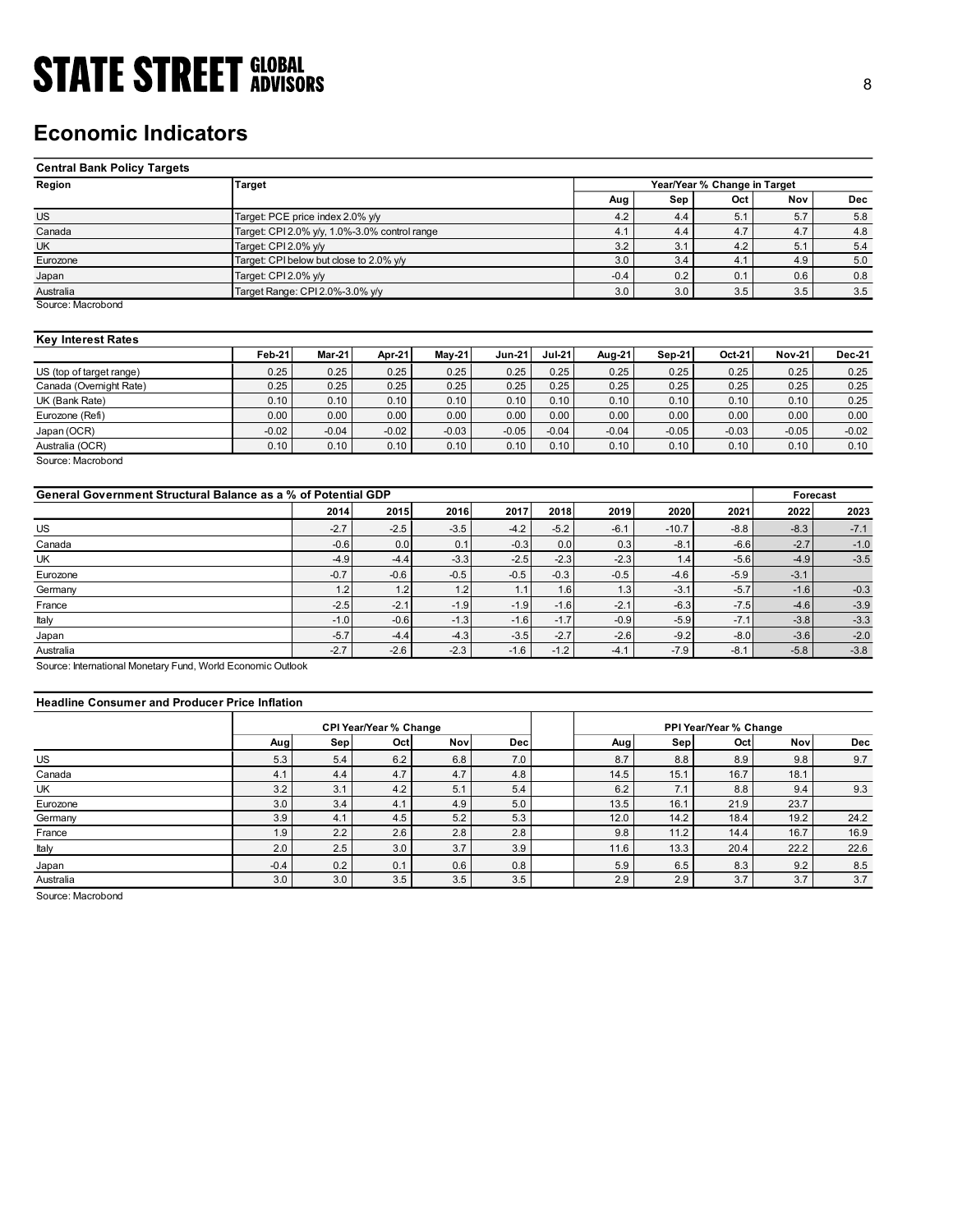## Economic Indicators

### Real GDP Growth (Q/Q Seasonally Adjusted)

| <b>STATE STREET GLOBAL</b>                            |               |               |                          |               |          |          |            |                |                    |                  |               |
|-------------------------------------------------------|---------------|---------------|--------------------------|---------------|----------|----------|------------|----------------|--------------------|------------------|---------------|
|                                                       |               |               |                          |               |          |          |            |                |                    |                  | 9             |
|                                                       |               |               |                          |               |          |          |            |                |                    |                  |               |
|                                                       |               |               |                          |               |          |          |            |                |                    |                  |               |
| <b>Economic Indicators</b>                            |               |               |                          |               |          |          |            |                |                    |                  |               |
|                                                       |               |               |                          |               |          |          |            |                |                    |                  |               |
| Real GDP Growth (Q/Q Seasonally Adjusted)             |               |               |                          |               |          |          |            |                |                    |                  |               |
|                                                       |               |               |                          |               |          |          |            |                |                    |                  |               |
|                                                       |               |               | Quarter/Quarter % Change |               |          |          |            |                | Year/Year % Change |                  |               |
|                                                       | Q4-20         | Q1-21         | Q2-21                    | $Q3-21$       | Q4-21    |          | Q4-20      | Q1-21          | Q2-21              | Q3-21            | Q4-21         |
| $\overline{US}$                                       | 1.1           | 1.5           | 1.6                      | 0.6           | 1.7      |          | $-2.3$     | 0.5            | 12.2               | 4.9              | 5.5           |
| Canada                                                | 2.2           | 1.2           | $-0.8$                   | 1.3           |          |          | $-3.1$     | 0.3            | 11.8               | 4.0              |               |
| UK                                                    | 1.5           | $-1.3$        | 5.4                      | 1.1           |          |          | $-6.4$     | $-5.1$         | 24.2               | 6.8              |               |
| Eurozone                                              | $-0.3$        | $-0.2$        | 2.2                      | 2.3           |          |          | $-4.4$     | $-1.1$         | 14.4               | 3.9              |               |
| Germany                                               | 0.7           | $-1.7$        | 2.2                      | 1.7           | $-0.7$   |          | $-2.9$     | $-2.8$         | 10.3               | 2.9              | $1.4$         |
| France                                                | $-1.1$        | 0.1           | 1.3                      | 3.1           | 0.7      |          | $-4.3$     | 1.7            | 19.0               | 3.5              | 5.4           |
| Italy                                                 | $-1.6$        | 0.3           | 2.7                      | 2.6           |          |          | $-6.6$     | $-0.6$         | 17.1               | 3.9              |               |
| Japan                                                 | 2.3           | $-0.7$        | 0.5                      | $-0.9$        |          |          | $-0.8$     | $-1.8$         | 7.3                | 1.1              |               |
| Australia<br>Source: Macrobond                        | 3.3           | 1.8           | 0.7                      | $-1.9$        |          |          | $-0.8$     | 1.4            | 9.5                | 3.9              |               |
|                                                       |               |               |                          |               |          |          |            |                |                    |                  |               |
|                                                       |               |               |                          |               |          |          |            |                |                    |                  |               |
| Industrial Production Index (M/M Seasonally Adjusted) |               |               |                          |               |          |          |            |                |                    |                  |               |
|                                                       |               |               | Month/Month % Change     |               |          |          |            |                | Year/Year % Change |                  |               |
|                                                       | Aug           | Sep           | Oct                      | Nov           | Dec      |          | Aug        | Sep            | Oct                | Nov              | Dec           |
| US                                                    | $-0.2$        | $-1.0$        | $1.2$                    | 0.7           | $-0.1$   |          | 5.3        | 4.6            | 4.8                | 5.0              | 3.7           |
| Canada                                                | 0.5           | 0.2           | 1.5                      |               |          |          | 7.0        | 5.6            | 7.2                |                  |               |
| UK                                                    | 0.7           | $-0.7$        | $-0.4$                   | 0.9           |          |          | 3.1        | 1.5            | 0.2                | 0.1              |               |
| Germany                                               | $-3.5$        | $-0.5$        | 2.4<br>0.9               | $-0.2$        |          |          | 2.0<br>3.9 | $-0.3$         | $-0.9$<br>$-0.6$   | $-2.3$<br>$-0.5$ |               |
| France<br>Italy                                       | 1.0<br>$-0.2$ | $-1.6$<br>0.1 | $-0.5$                   | $-0.4$<br>1.9 |          |          | $-0.3$     | 0.5<br>$4.6\,$ | 2.1                | $6.2\,$          |               |
| Japan                                                 | $-3.6$        | $-5.4$        | 1.8                      | 7.0           |          |          | 7.1        | $-2.3$         | $-2.6$             | 3.5              |               |
| Source: Macrobond                                     |               |               |                          |               |          |          |            |                |                    |                  |               |
|                                                       |               |               |                          |               |          |          |            |                |                    |                  |               |
|                                                       |               |               |                          |               |          |          |            |                |                    |                  |               |
| Unemployment Rate (Seasonally Adjusted)               |               |               |                          |               |          |          |            |                |                    |                  |               |
|                                                       | <b>Feb-21</b> | <b>Mar-21</b> | Apr-21                   | <b>May-21</b> | $Jun-21$ | $Jul-21$ | Aug-21     | <b>Sep-21</b>  | Oct-21             | <b>Nov-21</b>    | <b>Dec-21</b> |
| US                                                    | $6.2\,$       | $6.0\,$       | $6.0\,$                  | $5.8\,$       | $5.9\,$  | $5.4$    | $5.2\,$    | $4.7\,$        | $4.6\,$            | $4.2\,$          | 3.9           |
| Canada                                                | 8.3           | 7.5           | $8.0\,$                  | 8.0           | 7.6      | 7.4      | 7.1        | 7.0            | 6.8                | 6.1              | 6.0           |
| $\overline{\mathsf{UK}}$                              | 4.9           | 4.8           | $4.8\,$                  | 4.7           | 4.6      | 4.5      | 4.3        | 4.2            | 4.1                |                  |               |
| Eurozone                                              | 8.1           | 8.0           | 8.1                      | 8.0           | 7.8      | 7.6      | 7.5        | $7.4$          | 7.3                | 7.2              |               |
|                                                       | $6.0\,$       | 6.0           | $6.0\,$                  | $5.9\,$       | 5.8      | $5.6\,$  | $5.5$      | $5.5$          | 5.4                | $5.3$            | 5.2           |
| Germany                                               |               |               |                          |               |          |          |            |                |                    |                  |               |
| France                                                | 8.1           | 8.1           | $8.3\,$                  | 8.3           | 8.1      | 8.0      | 7.9        | 7.7            | 7.6                | 7.5              |               |

### Industrial Production Index (M/M Seasonally Adjusted)

|         |        |        | Month/Month % Change |            |            |              |        | Year/Year % Change |        |     |
|---------|--------|--------|----------------------|------------|------------|--------------|--------|--------------------|--------|-----|
|         | Aug    | Sep    | Octl                 | <b>Nov</b> | <b>Dec</b> | Aug          | Sep    | Octl               | Nov    | Dec |
| US      | $-0.2$ | $-1.0$ | 1.2                  | 0.7        | $-0.1$     | 5.3          | 4.6    | 4.8                | 5.0    | 3.7 |
| Canada  | 0.5    | 0.2    | $1.5\,$              |            |            | 7.0          | 5.6    | 7.2                |        |     |
| UK      | 0.7    | $-0.7$ | $-0.4$               | 0.9        |            | $\sim$<br>◡. | 1.5    | 0.2                | 0.1    |     |
| Germany | $-3.5$ | $-0.5$ | 2.4                  | $-0.2$     |            | 2.0          | $-0.3$ | $-0.9$             | $-2.3$ |     |
| France  | 1.0    | $-1.6$ | 0.9                  | $-0.4$     |            | 3.9          | 0.5    | $-0.6$             | $-0.5$ |     |
| Italy   | $-0.2$ | 0.1    | $-0.5$               | 1.9        |            | $-0.3$       | 4.6    | 2.1                | 6.2    |     |
| Japan   | $-3.6$ | $-5.4$ | 1.8                  | 7.0        |            |              | $-2.3$ | $-2.6$             | 3.5    |     |

### Unemployment Rate (Seasonally Adjusted)

|                                                                     |        |               | Month/Month % Change |               |               |               |         |               | Year/Year % Change |               |               |
|---------------------------------------------------------------------|--------|---------------|----------------------|---------------|---------------|---------------|---------|---------------|--------------------|---------------|---------------|
|                                                                     | Aug    | Sep           | Oct                  | <b>Nov</b>    | Dec           |               | Aug     | Sep           | Oct <sub>1</sub>   | Nov           | Dec           |
| US                                                                  | $-0.2$ | $-1.0$        | 1.2                  | 0.7           | $-0.1$        |               | 5.3     | 4.6           | 4.8                | 5.0           | 3.7           |
| Canada                                                              | 0.5    | 0.2           | 1.5                  |               |               |               | 7.0     | 5.6           | 7.2                |               |               |
| UK                                                                  | 0.7    | $-0.7$        | $-0.4$               | 0.9           |               |               | 3.1     | 1.5           | 0.2                | 0.1           |               |
| Germany                                                             | $-3.5$ | $-0.5$        | 2.4                  | $-0.2$        |               |               | 2.0     | $-0.3$        | $-0.9$             | $-2.3$        |               |
| France                                                              | 1.0    | $-1.6$        | 0.9                  | $-0.4$        |               |               | 3.9     | 0.5           | $-0.6$             | $-0.5$        |               |
| ltaly<br>Japan                                                      | $-0.2$ | 0.1           | $-0.5$               | 1.9           |               |               | $-0.3$  | 4.6           | 2.1                | 6.2           |               |
|                                                                     | $-3.6$ | $-5.4$        | 1.8                  | 7.0           |               |               | 7.1     | $-2.3$        | $-2.6$             | 3.5           |               |
| Source: Macrobond<br><b>Unemployment Rate (Seasonally Adjusted)</b> |        |               |                      |               |               |               |         |               |                    |               |               |
|                                                                     | Feb-21 | <b>Mar-21</b> | Apr-21               | <b>May-21</b> | <b>Jun-21</b> | <b>Jul-21</b> | Aug-21  | <b>Sep-21</b> | Oct-21             | <b>Nov-21</b> | <b>Dec-21</b> |
| US                                                                  | 6.2    | 6.0           | 6.0                  | 5.8           | 5.9           | 5.4           | 5.2     | 4.7           | 4.6                | 4.2           | 3.9           |
| Canada                                                              | 8.3    | 7.5           | 8.0                  | 8.0           | 7.6           | 7.4           | 7.1     | 7.0           | 6.8                | 6.1           | 6.0           |
| UK                                                                  | 4.9    | 4.8           | 4.8                  | 4.7           | 4.6           | 4.5           | 4.3     | 4.2           | 4.1                |               |               |
| Eurozone                                                            | 8.1    | 8.0           | 8.1                  | 8.0           | 7.8           | 7.6           | 7.5     | 7.4           | 7.3                | 7.2           |               |
| Germany                                                             | 6.0    | 6.0           | 6.0                  | 5.9           | 5.8           | 5.6           | 5.5     | 5.5           | 5.4                | 5.3           | 5.2           |
| France                                                              | 8.1    | 8.1           | 8.3                  | 8.3           | 8.1           | 8.0           | 7.9     | 7.7           | 7.6                | 7.5           |               |
| Italy                                                               | 10.1   | 10.0          | 10.1                 | 9.9           | 9.4           | 9.2           | 9.3     | 9.2           | 9.4                | 9.2           |               |
| Japan                                                               | 2.9    | 2.6           | 2.8                  | 3.0           | 2.9           | 2.8           | 2.8     | 2.8           | 2.7                | 2.8           |               |
| Australia                                                           | 5.9    | 5.7           | 5.5                  | 5.1           | 4.9           | 4.6           | 4.5     | 4.6           | 5.2                | 4.6           | 4.2           |
| Source: Macrobond                                                   |        |               |                      |               |               |               |         |               |                    |               |               |
|                                                                     |        |               |                      |               |               |               |         |               |                    |               |               |
| Current Account Balance as a % of GDP (Seasonally Adjusted)         |        |               |                      |               |               |               |         |               |                    |               |               |
|                                                                     | Q1-19  | Q2-19         | $Q3-19$              | $Q4-19$       | $Q1-20$       | Q2-20         | $Q3-20$ | $Q4-20$       | $Q1-21$            | $Q2-21$       | $Q3-21$       |
| US                                                                  | $-2.4$ | $-2.3$        | $-2.2$               | $-1.9$        | $-2.1$        | $-3.2$        | $-3.3$  | $-3.3$        | $-3.4$             | $-3.5$        | $-3.7$        |
| Canada                                                              | $-3.2$ | $-1.3$        | $-2.2$               | $-1.6$        | $-3.2$        | $-1.1$        | $-2.0$  | $-0.8$        | 0.3                | 0.2           | 0.2           |
| UK                                                                  | $-5.8$ | $-2.9$        | $-2.5$               | 0.5           | $-2.6$        | $-1.6$        | $-1.5$  | $-4.7$        | $-2.0$             | $-2.3$        | $-4.2$        |
| Eurozone                                                            | 3.5    | 1.8           | 3.1                  | 1.7           | 0.6           | 1.6           | 2.7     | 3.1           | 3.5                | 2.9           | 2.4           |
| Germany                                                             | 7.9    | 7.6           | 7.6                  | $7.3$         | 6.7           | 5.4           | 7.2     | 7.7           | 8.1                | 7.5           | $6.8\,$       |
| France                                                              | 0.3    | $-0.4$        | $-0.7$               | $-0.4$        | $-1.2$        | $-3.5$        | $-2.2$  | $-0.9$        | $-1.0$             | $-0.6$        | $-1.0$        |
| Japan                                                               | 4.3    | 3.7           | 4.6                  | 4.2           | $3.6\,$       | 4.0           | 3.4     | 3.1           | 3.4                | 3.5           | 3.5           |
|                                                                     |        |               |                      |               |               |               |         |               |                    |               |               |

| US                                                          | $-0.2$        | $-1.0$        | $1.2$         | 0.7               | $-0.1$        |               | 5.3           | 4.6           | $4.8\,$           | 5.0           | 3.7           |
|-------------------------------------------------------------|---------------|---------------|---------------|-------------------|---------------|---------------|---------------|---------------|-------------------|---------------|---------------|
| Canada                                                      | 0.5           | 0.2           | 1.5           |                   |               |               | 7.0           | 5.6           | 7.2               |               |               |
| UK                                                          | 0.7           | $-0.7$        | $-0.4$        | 0.9               |               |               | 3.1           | 1.5           | 0.2               | 0.1           |               |
| Germany                                                     | $-3.5$        | $-0.5$        | 2.4           | $-0.2$            |               |               | 2.0           | $-0.3$        | $-0.9$            | $-2.3$        |               |
| France                                                      | 1.0           | $-1.6$        | 0.9           | $-0.4$            |               |               | 3.9           | 0.5           | $-0.6$            | $-0.5$        |               |
| Italy                                                       | $-0.2$        | 0.1           | $-0.5$        | 1.9               |               |               | $-0.3$        | 4.6           | 2.1               | 6.2           |               |
| Japan                                                       | $-3.6$        | $-5.4$        | 1.8           | 7.0               |               |               | 7.1           | $-2.3$        | $-2.6$            | 3.5           |               |
| Source: Macrobond                                           |               |               |               |                   |               |               |               |               |                   |               |               |
| <b>Unemployment Rate (Seasonally Adjusted)</b>              |               |               |               |                   |               |               |               |               |                   |               |               |
|                                                             | Feb-21        | <b>Mar-21</b> | Apr-21        | May-21            | <b>Jun-21</b> | $Jul-21$      | Aug-21        | Sep-21        | Oct-21            | <b>Nov-21</b> | <b>Dec-21</b> |
| US                                                          | 6.2           | 6.0           | 6.0           | 5.8               | 5.9           | 5.4           | 5.2           | 4.7           | 4.6               | 4.2           | 3.9           |
| Canada                                                      | 8.3           | 7.5           | 8.0           | 8.0               | 7.6           | 7.4           | 7.1           | 7.0           | 6.8               | 6.1           | 6.0           |
| UK                                                          | 4.9           | 4.8           | 4.8           | 4.7               | 4.6           | 4.5           | $4.3$         | $4.2\,$       | 4.1               |               |               |
| Eurozone                                                    | 8.1           | 8.0           | 8.1           | 8.0               | 7.8           | 7.6           | 7.5           | 7.4           | $7.3$             | 7.2           |               |
| Germany                                                     | 6.0           | 6.0           | 6.0           | 5.9               | 5.8           | 5.6           | 5.5           | 5.5           | 5.4               | 5.3           | $5.2\,$       |
| France                                                      | 8.1           | 8.1           | 8.3           | 8.3               | 8.1           | 8.0           | 7.9           | 7.7           | 7.6               | 7.5           |               |
|                                                             |               |               |               |                   |               |               | 9.3           | 9.2           | 9.4               | 9.2           |               |
|                                                             |               |               |               |                   |               |               |               |               |                   |               |               |
| Italy                                                       | 10.1          | 10.0          | 10.1          | 9.9               | 9.4           | 9.2           |               |               |                   |               |               |
| Japan                                                       | 2.9           | 2.6<br>5.7    | 2.8           | 3.0               | 2.9<br>4.9    | 2.8           | 2.8           | 2.8           | 2.7               | 2.8           |               |
| Australia                                                   | 5.9           |               | 5.5           | 5.1               |               | 4.6           | 4.5           | 4.6           | $5.2$             | 4.6           | 4.2           |
| Source: Macrobond                                           |               |               |               |                   |               |               |               |               |                   |               |               |
|                                                             |               |               |               |                   |               |               |               |               |                   |               |               |
| Current Account Balance as a % of GDP (Seasonally Adjusted) |               |               |               |                   |               |               |               |               |                   |               |               |
|                                                             | $Q1-19$       | $Q2-19$       | $Q3-19$       | $Q4-19$           | $Q1-20$       | $Q2-20$       | Q3-20         | $Q4-20$       | Q1-21             | $Q2-21$       | Q3-21         |
| US                                                          | $-2.4$        | $-2.3$        | $-2.2$        | $-1.9$            | $-2.1$        | $-3.2$        | $-3.3$        | $-3.3$        | $-3.4$            | $-3.5$        | $-3.7$        |
| Canada                                                      | $-3.2$        | $-1.3$        | $-2.2$        | $-1.6$            | $-3.2$        | $-1.1$        | $-2.0$        | $-0.8$        | 0.3               | 0.2           | $0.2\,$       |
| UK                                                          | $-5.8$        | $-2.9$        | $-2.5$        | 0.5               | $-2.6$        | $-1.6$        | $-1.5$        | $-4.7$        | $-2.0$            | $-2.3$        | $-4.2$        |
| Eurozone                                                    | 3.5           | 1.8           | 3.1           | 1.7               | 0.6           | 1.6           | 2.7           | 3.1           | 3.5               | 2.9           | 2.4           |
| Germany                                                     | 7.9           | 7.6           | 7.6           | 7.3               | 6.7           | 5.4           | $7.2\,$       | 7.7           | 8.1               | 7.5           | $6.8\,$       |
| France                                                      | 0.3           | $-0.4$        | $-0.7$        | $-0.4$            | $-1.2$        | $-3.5$        | $-2.2$        | $-0.9$        | $-1.0$            | $-0.6$        | $-1.0$        |
| Japan<br>Australia                                          | 4.3<br>$-1.5$ | 3.7<br>$-2.5$ | 4.6<br>$-2.8$ | $4.2\,$<br>$-3.5$ | 3.6<br>$-2.2$ | 4.0<br>$-2.7$ | 3.4<br>$-2.2$ | 3.1<br>$-1.4$ | $3.4\,$<br>$-0.2$ | 3.5<br>$1.2$  | 3.5           |